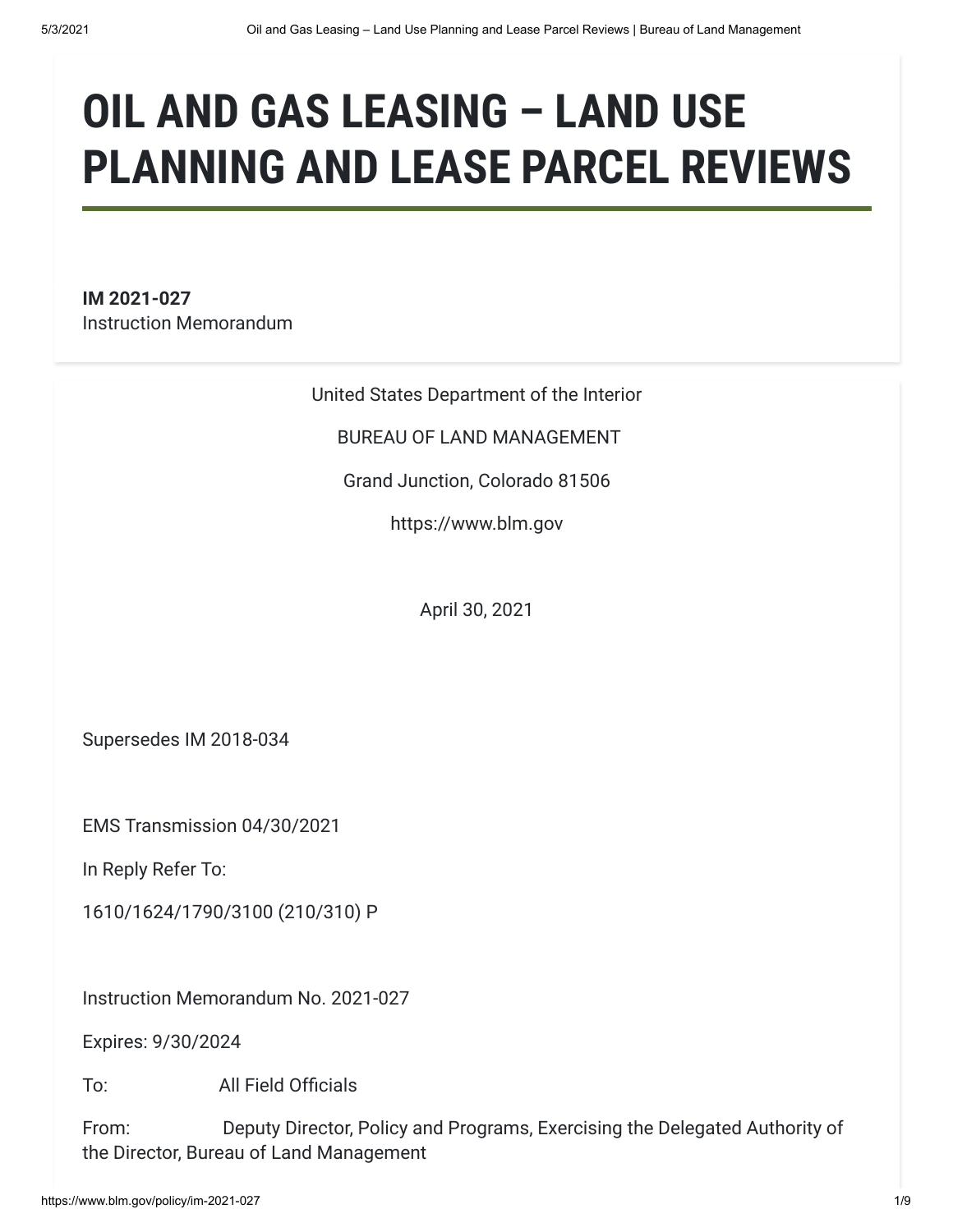5/3/2021 Oil and Gas Leasing – Land Use Planning and Lease Parcel Reviews | Bureau of Land Management

Subject: **Colland Gas Leasing – Land Use Planning and Lease Parcel Reviews** 

**Program Areas:** Oil and Gas, Planning, and National Environmental Policy Act (NEPA).

**Purpose:**  This Instruction Memorandum (IM) sets out the policy of the Bureau of Land Management (BLM) to ensure that oil and gas lease sales are held in accordance with the Mineral Leasing Act (30 U.S.C. § 226) and other applicable laws, as well as Executive Order 13990, Protecting Public Health and the Environment and Restoring Science to Tackle the Climate Crisis. This IM updates expired policy announced in IM No. 2010-117, Oil and Gas Leasing Reform - Land Use Planning and Lease Parcel Reviews, issued on May 17, 2010, and supersedes existing policy announced in IM No. 2018-034, Updating Oil and Gas Leasing Reform - Land Use Planning and Lease Parcel Reviews, issued on January 31, 2018, and supersedes any conflicting guidance or directive found in the BLM Manual or Handbook.

**Administrative or Mission Related:** Mission Related.

**Policy/Action:** The following policy applies to the leasing of Federal minerals under BLM administered surface, $\left[ \frac{11}{11} \right]$  state-owned surface, and private surface estates. $\left[ \frac{21}{11} \right]$  The BLM does not manage leasing on Indian lands; therefore, this policy does not apply to Indian lands.

This policy (1) addresses land use planning, lease parcel review, lease sales and lease issuance, and IM implementation; and (2) directs the BLM to incorporate the revised policy, as appropriate, into affected BLM handbooks and manuals.

# I. **Land Use Planning** A. **Resource Management Plans**

As outlined in the BLM Handbook H-1601-1, Land Use Planning, the Resource Management Plan (RMP) underlies fluid minerals leasing decisions. Through effective monitoring and periodic RMP evaluations, state and field offices will examine resource management decisions to determine whether the RMPs adequately protect important resource values in light of changing circumstances, updated policies, and new information (H-1601-1, sections V.A and B). The results of such reviews and evaluations may require a state/field office to update resource information through land use plan maintenance, amendment, or revision. It is BLM policy that existing land use plan decisions remain in effect until an amendment or revision is complete or approved. Therefore, the BLM will not routinely defer leasing when waiting for an RMP amendment or revision to be signed. Rather, when making leasing decisions, the BLM will exercise its discretion consistent with existing RMPs and the State Director should consult with the Headquarters Office (HQ-100) before deciding to defer leasing of any parcels. When necessary, state/field offices will maintain or amend RMPs to accommodate changes in lease stipulations in accordance with guidance found in H-1610- 1, Land Use Planning, sections VI.H and VII.B.

# B. **Stipulation Consistency**

The state/field offices will continue to determine appropriate stipulations for parcels offered for lease, consistent with the applicable RMP. Each state/field office has the discretion to form Interdisciplinary Consistency Review Teams (IDCR Team) for lands under its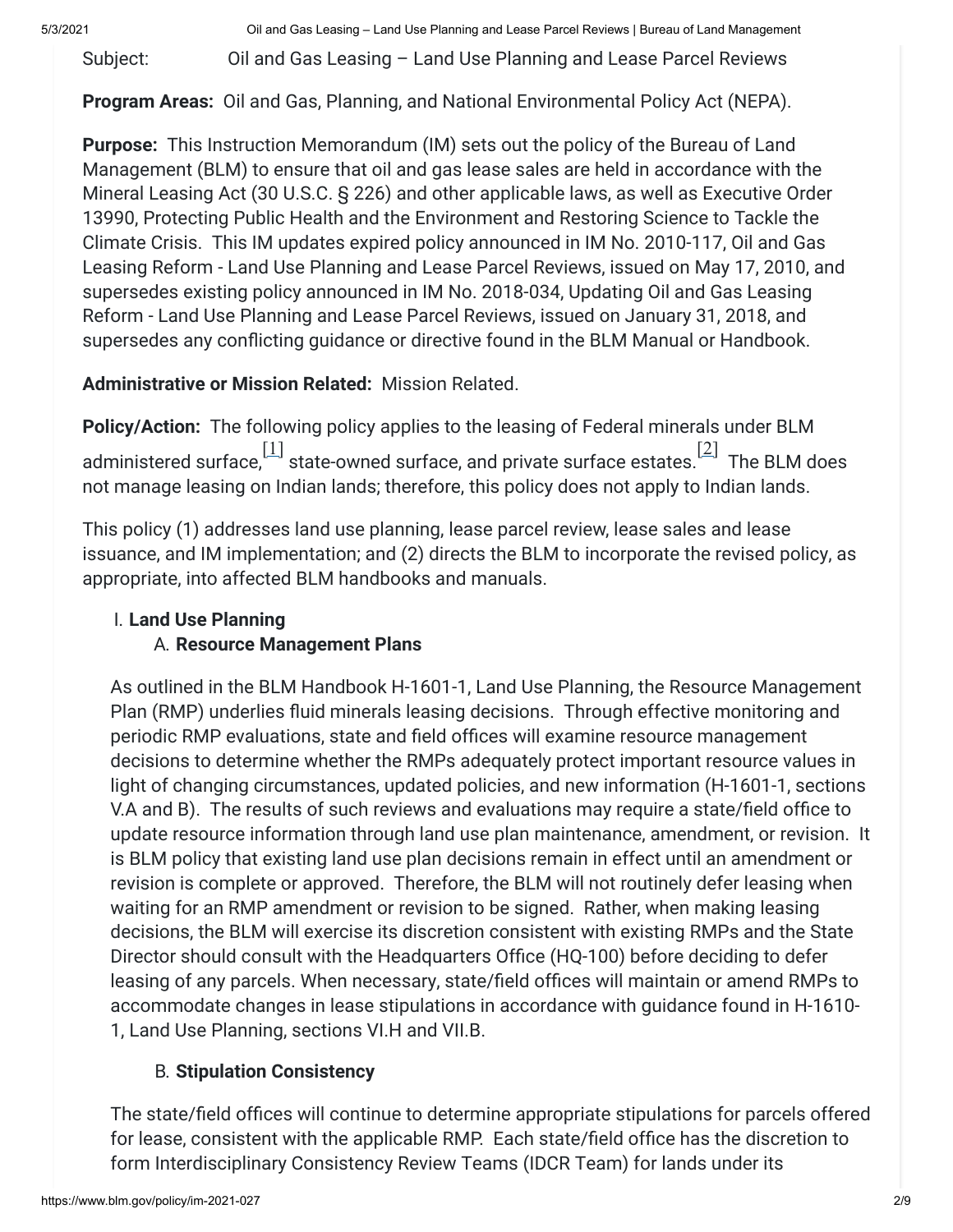jurisdiction. The primary purposes of IDCR Teams are to prepare lease stipulations that are written in a BLM approved format and are consistent within each state for the protection of

similar resources or resource settings,  $\left[\begin{smallmatrix} 3 \ 1 \end{smallmatrix}\right]$  and with the goal to edge-match across administrative boundaries including consideration of the management directives of SMAs of adjacent lands.

### C. **Adaptive Management**

In applying an Adaptive Management approach $\left[\frac{4}{1}\right]$  to oil and gas related activities to address changing resource conditions, RMPs and associated lease stipulations must conform to the BLM permanent instruction memorandum entitled, Documentation and Tracking Requirements for Waiver, Exceptions, and Modifications for Fluid Mineral Exploration and Development Activities (WO-PIM-2019-006, dated June 14, 2019). As appropriate, stipulations will use Adaptive Management principles to incorporate the best available science and address changing resource conditions.

# II. **Master Leasing Plans**

The BLM rescinded the Master Leasing Plan (MLP) procedures in Chapter V of BLM Handbook H-1624-1, Planning for Fluid Minerals Resources in 2018. The BLM will not initiate any new MLPs or complete ongoing MLPs under consideration as land use plan amendments.

# III. **Lease Parcel Review**

The purpose of a lease parcel review by the state/field offices is to determine the conditions under which leasing is allowed to proceed, and to ensure conformance with the approved RMP. Lease parcel reviews will be conducted and documented simultaneously with the NEPA compliance process for lease sales.

# A. **Parcel Review Timeframes**

State offices will hold lease sales, as required by the Mineral Leasing Act, section 226(b)(1) (A), and 43 CFR 3120.1-2(a), when eligible lands are determined by the state office to be available for leasing.  $\left[\frac{5}{2}\right]$  When eligible lands are available, state offices may develop a sales schedule with an emphasis on rotating lease parcel review responsibilities among field offices throughout the year to balance the workload and to allow each field office to devote sufficient time and resources to implementing the parcel review policy established in this IM. State offices will extend field office review timeframes, as necessary, to ensure there is adequate time for the field offices to conduct comprehensive parcel reviews.

# B. **Review of Lease Sale Parcels**

Field offices will form an Interdisciplinary Parcel Review (IDPR) Team of resource specialists to review lease sale parcels as part of compliance with NEPA and other legal and policy requirements for adequate review of parcels.

Lease sale parcel review may include the following steps: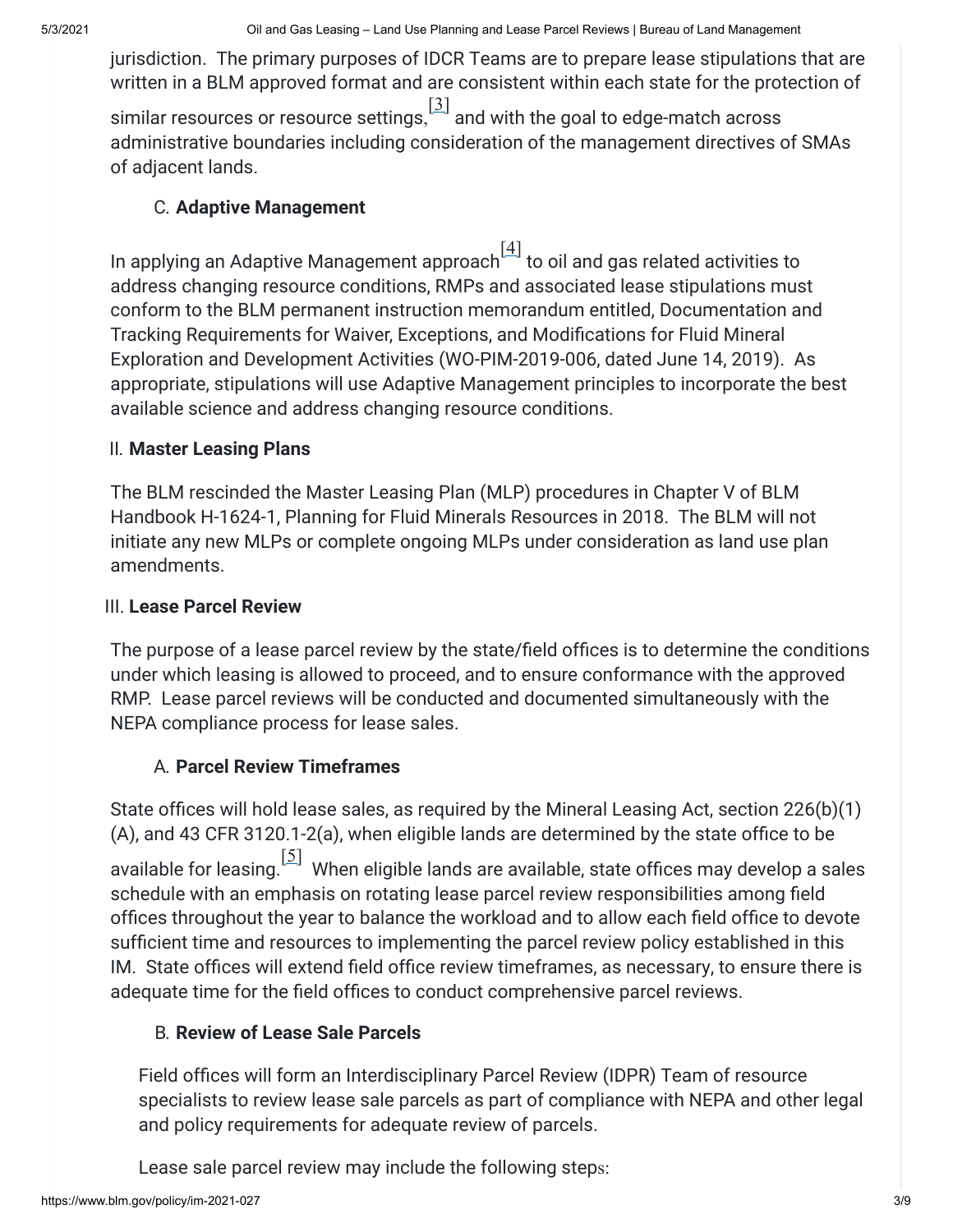#### 1. Gather and Assess Existing Information:

State/field offices will gather and evaluate existing environmental resource information and compile documentation of compliance with applicable laws, regulations, and executive orders (e.g., NEPA analysis, Endangered Species Act (ESA) (16 U.S.C. § 1531 et seq.), and National Historic Preservation Act (NHPA) (54 U.S.C. § 300101 et seq.) resource data and consultation, and socioeconomic data pursuant to Executive Order 12989). The field offices will determine the need for additional information and develop strategies to obtain any data that may be required to support a leasing decision.

#### 2. Plan Conformance and Adequacy:

State/field offices will determine whether leasing the parcel is in conformance with the RMP. A lease stipulation may be revised consistent with modification criteria found in the RMP, or through amendment, as necessary, given conditions or issues not anticipated in the RMP.

3. Site Visits:

Site visits are not required and should only be considered when deemed necessary by the authorized officer on a case-by-case basis. Advanced technology and information of high quality, such as Geographic Information System (GIS) and existing scientific reports should be used to the greatest extent practicable. The field office may develop a riskbased approach for determining whether site visits are appropriate, based on criteria such as proximity to a sensitive resource, the adequacy of the RMP NEPA analysis to support subsequent decision-making, proximity to other development, tribal or stakeholder considerations, etc.

4. Internal and External Coordination:

In order to achieve greater coordination and communication in managing lands and resources, state and field offices should coordinate and/or consult on the parcel review and NEPA analysis with interested parties potentially affected by the BLM's leasing decisions.

### 5. Public Participation:

State and field offices will provide for public participation as part of the review of parcels identified for potential leasing through the NEPA compliance documentation process (see section III.D). State and field offices will identify groups and individuals with an interest in local BLM oil and gas leasing, including surface owners of split estate lands where Federal minerals are being considered for leasing. Interested groups, individuals,

and potentially affected split estate surface owners  $\frac{[6]}{[6]}$  $\frac{[6]}{[6]}$  $\frac{[6]}{[6]}$  will be kept informed of field office leasing and NEPA activities through updated websites and email lists and will be invited to comment during the NEPA compliance process.

C. **ESA, NHPA, and Tribal Consultation Compliance Documentation**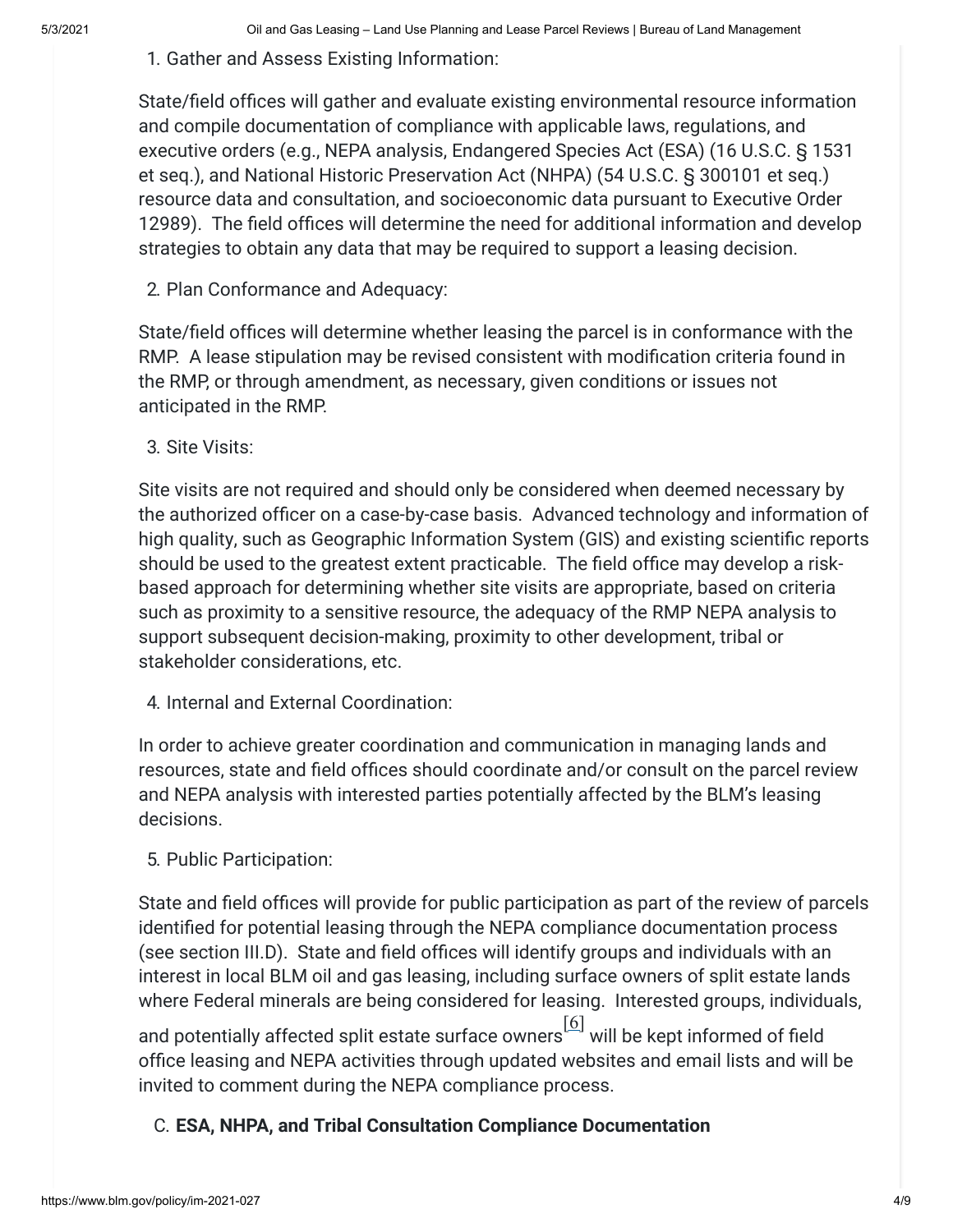State and field offices will meet all requirements related to the ESA and the NHPA, as well as fulfill all tribal consultation requirements (see BLM Manual 1780, Tribal Relations, and BLM Handbook H-1780-1, Improving and Sustaining BLM-Tribal Relations), and will attach the standard ESA and NHPA lease stipulations or appropriate stipulations consistent with RMPs to any lease that is offered. No additional coordination is required unless deemed necessary by the authorized officer, for example, to ensure that information is adequate to support the decision about whether to lease.

### D. **NEPA Compliance Documentation**

The IDPR Team[\[7\]](https://www.blm.gov/policy/im-2021-027#_ftn7) will complete site-specific NEPA compliance documentation for all BLM surface and split estate  $\left[\frac{[8]}{[8]}\right]$  $\left[\frac{[8]}{[8]}\right]$  $\left[\frac{[8]}{[8]}\right]$  lease sale parcels. The IDPR Team may include the review of multiple parcels in a single document. Site-specific NEPA compliance documentation must incorporate appropriate information gained through the lease parcel review process described above. In accordance with this IM, the NEPA compliance documentation for oil and gas leasing must include an opportunity for public review, as described below, and the field office must verify that all legal requirements have been met (e.g., ESA and NHPA).

If, through the lease parcel IDPR Team review process, the authorizing official confirms that the proposed leasing action is adequately analyzed in an existing NEPA document and is in conformance with the approved RMP, a Determination of NEPA Adequacy (DNA) may be used to document NEPA compliance for the leasing decision (H-1790-1, National

Environmental Policy Act Handbook, section 5.1).  $[9]$  Although not required by law or regulation, field offices will provide a 30-day public review and comment period for the DNA. After consideration of any public comments received on the document, the field office will either finalize the DNA or initiate other appropriate NEPA compliance review. It is expected that the DNA process will only be appropriate in cases where the existing NEPA documentation has adequately incorporated the most current program-specific guidance. If a DNA is not appropriate, then the field office will determine the appropriate NEPA compliance documentation (e.g., environmental assessment (EA) or environmental impact statement (EIS)) to be prepared.

Most parcels that the field office determines should be available for lease will require sitespecific NEPA analysis. This analysis will typically take the form of an EA, which would be tiered, as appropriate, to the RMP/EIS or an existing MLP/EA or EIS, if one has been completed for any of the parcels. Scoping for these EAs is optional; however, the interdisciplinary review of lease sale parcels will provide input on the issues, impacts, and potential alternatives to be addressed in the EA. The EA will analyze a no action alternative (no leasing), a proposed leasing action (leasing the parcel(s) in conformance with the land use plan), and any alternatives to the proposed action that may address unresolved resource conflicts. In cases where the field office determines that the necessary terms and conditions under which leasing would be appropriate are not in conformance with the RMP, it will be necessary to amend the RMP before leasing is appropriate. If it is necessary to amend the RMP, the leasing EA (or EIS) must either meet the standards for NEPA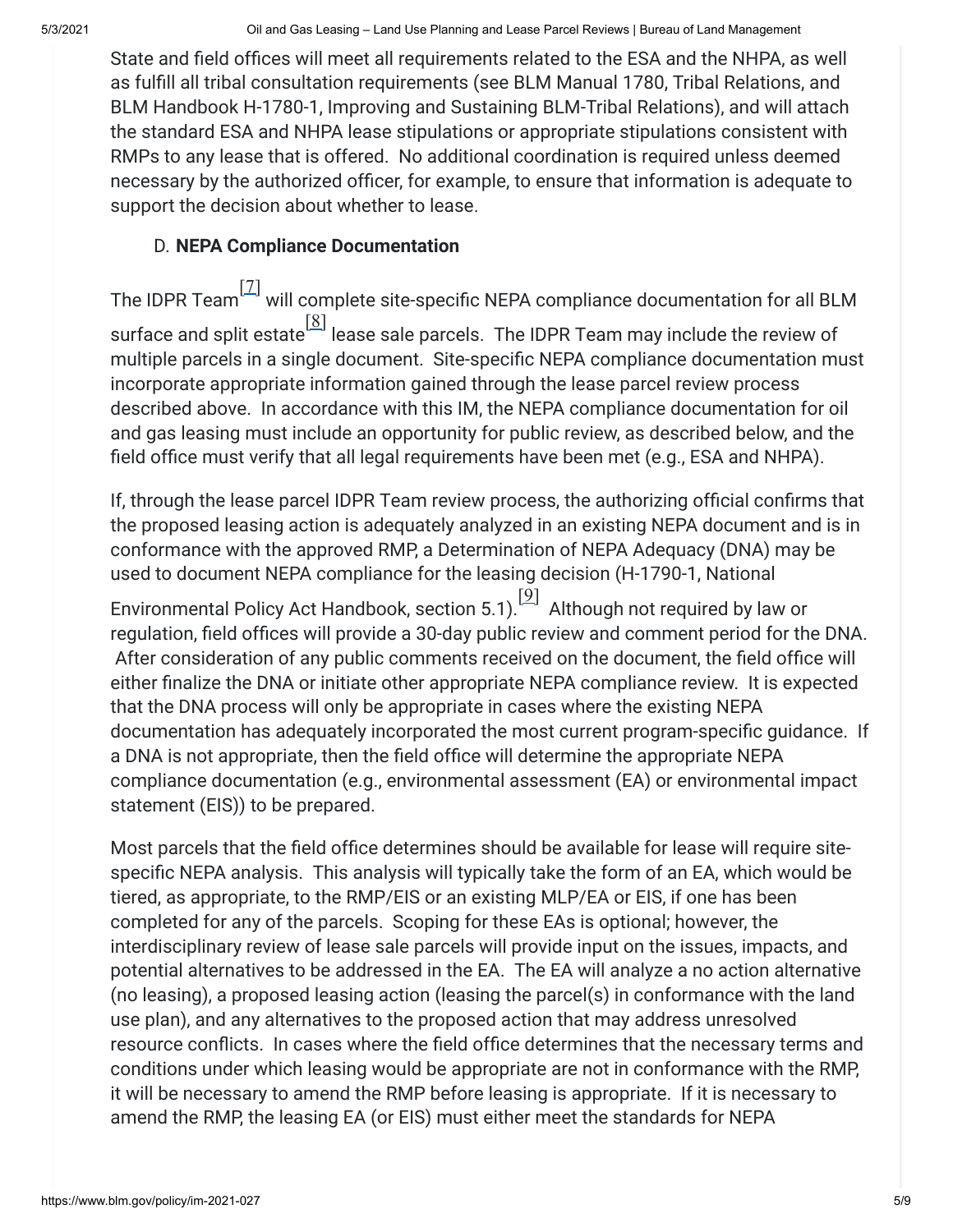documentation to support a plan amendment (see 43 CFR part 1600), or the affected lease parcels must be withdrawn or deferred from leasing until a plan amendment or revision can be completed at a later date.

Although not required by law or regulation, field offices will provide a 30-day public review and comment period for the EA and unsigned Finding of No Significant Impact (FONSI) for oil and gas leasing. Note: Plan amendments are subject to additional public involvement and protest requirements (43 CFR 1610.2). The field office will finalize the EA and FONSI considering any public comment received on those documents. If a FONSI is not warranted, the field office may recommend that the parcel be withheld from leasing or that an EIS be prepared to address the site-specific issues in compliance with NEPA.

### IV. **Lease Sales and Lease Issuance**

# A. **Public Notification of Lease Sale**

The state office must post the Notice of Competitive Lease Sale (sale notice) at least 45 days prior to the start of the lease sale, consistent with the Mineral Leasing Act, 30 U.S.C. § 226(f), and BLM regulations, 43 CFR 3120.4-2. Posting the sale notice involves posting it on the state office website, including on the ePlanning project page for the sale, with a link to the leasing website; posting the sale notice in NFLSS; and making it available in the public room. Field or state offices will post the NEPA compliance documentation on the BLM ePlanning website and in the public room at least 45 days prior to the start of the sale.

For online lease sales, the state office will coordinate with the internet auction provider as needed. No parcels will be withdrawn from lease sale during the active bidding period.

# B. **Lease Sale Parcel Protests**

A 30-day protest period will begin the day the sale notice is posted. The process outlined in this IM—which includes site-specific parcel analysis and increased public participation—will help identify, address, and resolve most issues before the lease sale. When possible, state offices should attempt to resolve protests before the sale of the protested parcels. Protests that are not resolved do not prevent bidding on protested parcels at the auction. Protest decisions should advise the protesting parties of their right to appeal denied protests to the Interior Board of Land Appeals (IBLA), but that appeals will not automatically halt the auction or issuance of leases.

# C. **Lease Issuance**

If a state office is unable to resolve all protests before the date of a sale, the sale should proceed, and the state office should resolve the protests and decide whether to issue the affected leases within 60 days after the BLM receives full payment from the successful bidder for the bonus bids, first year rentals, and administrative fees. See 30 U.S.C. § 226(b) (1) (A). Nevertheless, the state office cannot issue a lease for a protested parcel until the protest is resolved. State offices may use regional teams (discussed below) to facilitate timely protest resolution. If, for any reason, resolution of a protest may take longer than 60 days, the state office will notify the BLM Headquarters Office in a memorandum describing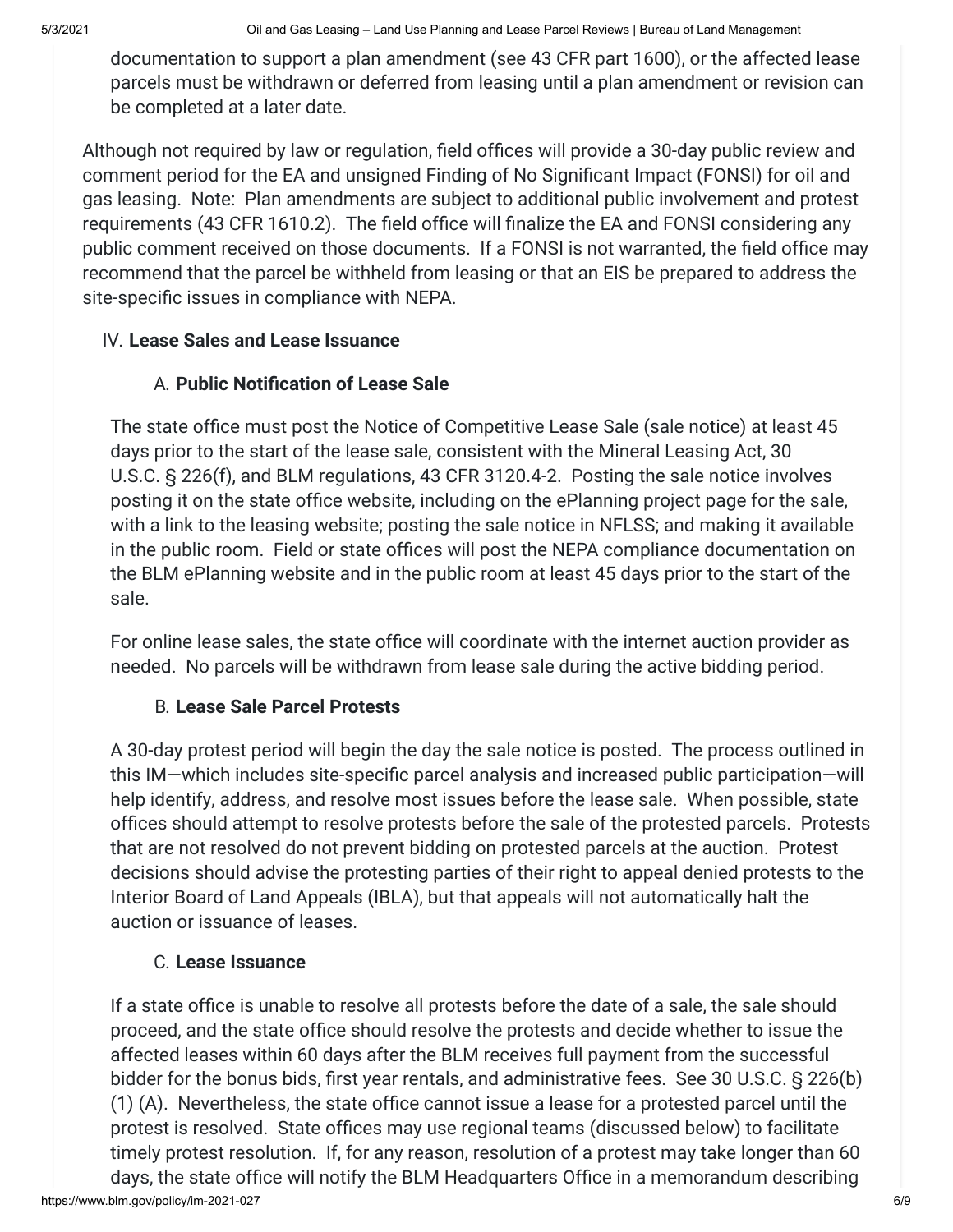the circumstances involved. If BLM grants a protest after the date of sale (and before lease issuance), the BLM should reject the bid and refund the bonus bids and rentals paid. State offices will post the protest resolution documents on the NFLSS and the appropriate state office website.

# D. **Regional Teams**

State offices may use regional teams to help meet the goals of having reasonable and consistent stipulations; expediting adjudication of nominations; resolving protests; issuing leases; ensuring consistency among offices in their approach to preparing protest responses and providing notification of protest status; and supporting other leasing processes.

**Timeframe:** This policy is effective immediately. This policy will guide leasing procedures for all current and future parcels under review by the field offices as of the date of this IM.

**Budget Impact:**  This policy will result in a minimal impact to BLM's budget. The updates to the parcel review section will allow staff resources to be shifted to meet BLM priorities.

**Background:**  On February 27, 2020, the U.S. District Court for the District of Idaho, in Western Watersheds Project v. Zinke, 1:18-cv-00187-REB (D. Idaho), set aside several sections of IM 2018-034 at issue in that case and reinstated corresponding sections of IM 2010-117. The injunction applies only to oil and gas lease sales contained in whole or in part within sagegrouse habitat management areas. The provisions on public participation in this IM are also consistent with the district court decision in WildEarth Guardians v. Bernhardt, 1:19-cv-00505 (D.N.M.). The court urged BLM to alter the public participation language in IM 2018-034 to make it consistent with NEPA, FLPMA, and their regulations, stating that "a simple reversion to the language in IM 2010-117 would suffice." The BLM is applying these IM updates bureauwide to provide for consistency in public participation in the leasing process and in reviewing its Federal oil and gas permitting and leasing program to implement the priorities associated with Section 208 of Executive Order 14008, "Tackling the Climate Crisis at Home and Abroad." The BLM will provide for notice and comment opportunities throughout its lease review process.

**Manual/Handbook Sections Affected:** This IM transmits policy that will be incorporated into BLM Handbooks H-1790-1, National Environmental Policy Act; H-1624-1, Planning for Fluid Mineral Resources; H-3101-1, Issuance of Leases; H-3120-1, Competitive Leases; and Manual MS-3120, Competitive Leases.

**Coordination:**  This policy was coordinated with the U.S. Department of the Interior Office of the Solicitor, the BLM state and field offices, the BLM Headquarters, Energy, Minerals, and Realty Management (HQ-300), and the BLM Headquarters, Resources and Planning (HQ-200).

**Contact:**  If there are any questions concerning this IM, please contact Nicholas E. Douglas, Assistant Director, Energy, Minerals and Realty Management, at 970-256-4944. For program questions, your staff may contact Donna Dixon, Division Chief, BLM Headquarters Division of Fluid Minerals (HQ-310) at 505-954-2032, dbdixon@blm.gov.